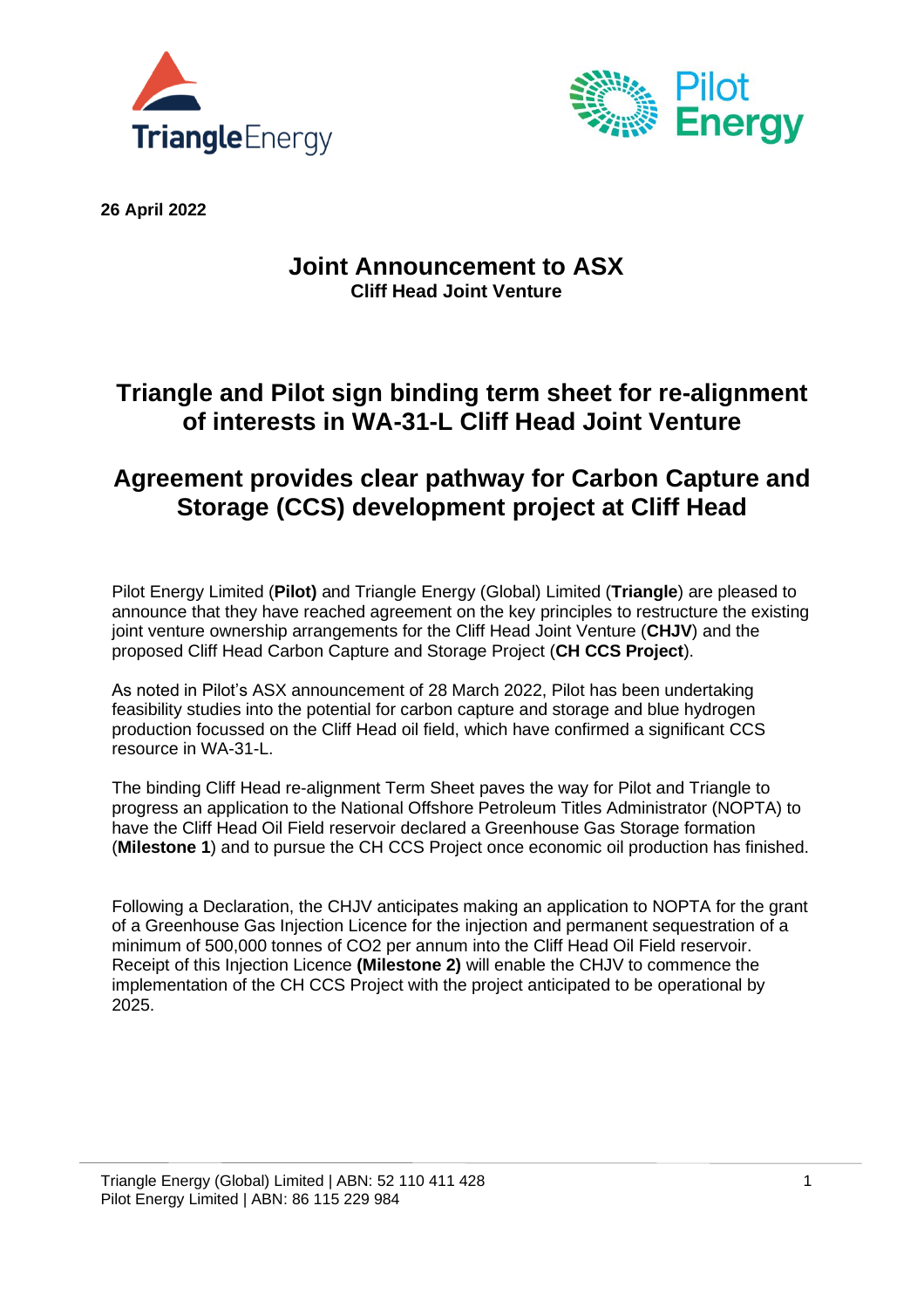



The key terms of the binding Cliff Head Re-Alignment Term Sheet – entered into between Pilot and Triangle and which are conditional upon initially **Milestone 1** are:

- Pilot and Triangle (via their wholly owned subsidiaries) will restructure their interests in the WA-31-L Cliff Head project resulting in Pilot holding a direct 57.5% participating interest share in CHJV (oil project) and the CH CCS Project and Triangle holding a direct 42.5% interest in both projects.
- Pilot will become operator of both the CHJV and the CH CCS JV, although Triangle will continue technical operatorship of the CHJV through its oil production life.
- The parties will co-operate and participate in an application to NOPTA for the declaration of a greenhouse gas storage formation under the Offshore Petroleum and Greenhouse Gas Storage Act of 2006 (OPGGSA).

In summary, Milestone 1, the approval of the Declaration by NOPTA, which will facilitate the progression of the CH CCS project, is a determination by NOPTA that the specified Cliff Head oil field reservoir is a suitable and approved greenhouse gas storage formation pursuant to the OPGGSA. Pilot is currently progressing the application for the Declaration which it anticipates will be submitted to NOPTA in the next quarter.

Milestone 2 will see the parties being granted a GHG Injection Licence. Once approved (anticipated by mid 2023) the grant of the GHG Injection Licence will provide a clear pathway for the development of the CH CCS Project including an endorsement of the project by the offshore regulator, NOPTA and the National Offshore Petroleum Safety and Environmental Management Authority (NOPSEMA). Both of NOPTA and NOPSEMA currently regulate the existing Cliff Head oil field operations pursuant to the WA-31-L production license.

This will be the first offshore CCS development in Mid West WA and one of the first CCS projects to be implemented in Australia. Additionally, and of key importance, the implementation of the CH CCS Project will likely significantly extend the working life of substantially all of the CH JV facilities and defer material decommissioning costs well into the future.

Brad Lingo, Pilot's Executive Chair said: *"Re-alignment of the CHJV interest between Pilot and Triangle is a significant step in the development pathway for the first offshore CCS project in the Mid West WA and for the future re-tasking of the Cliff Head infrastructure. Declaration of the CCS resource is an important near term milestone for the progression of the CH CCS project and will provide sufficient confidence to unlock further investment in the development project. Pilot is extremely excited to proceed with its clean energy development pathway and this arrangement with Triangle is a significant step in that direction."*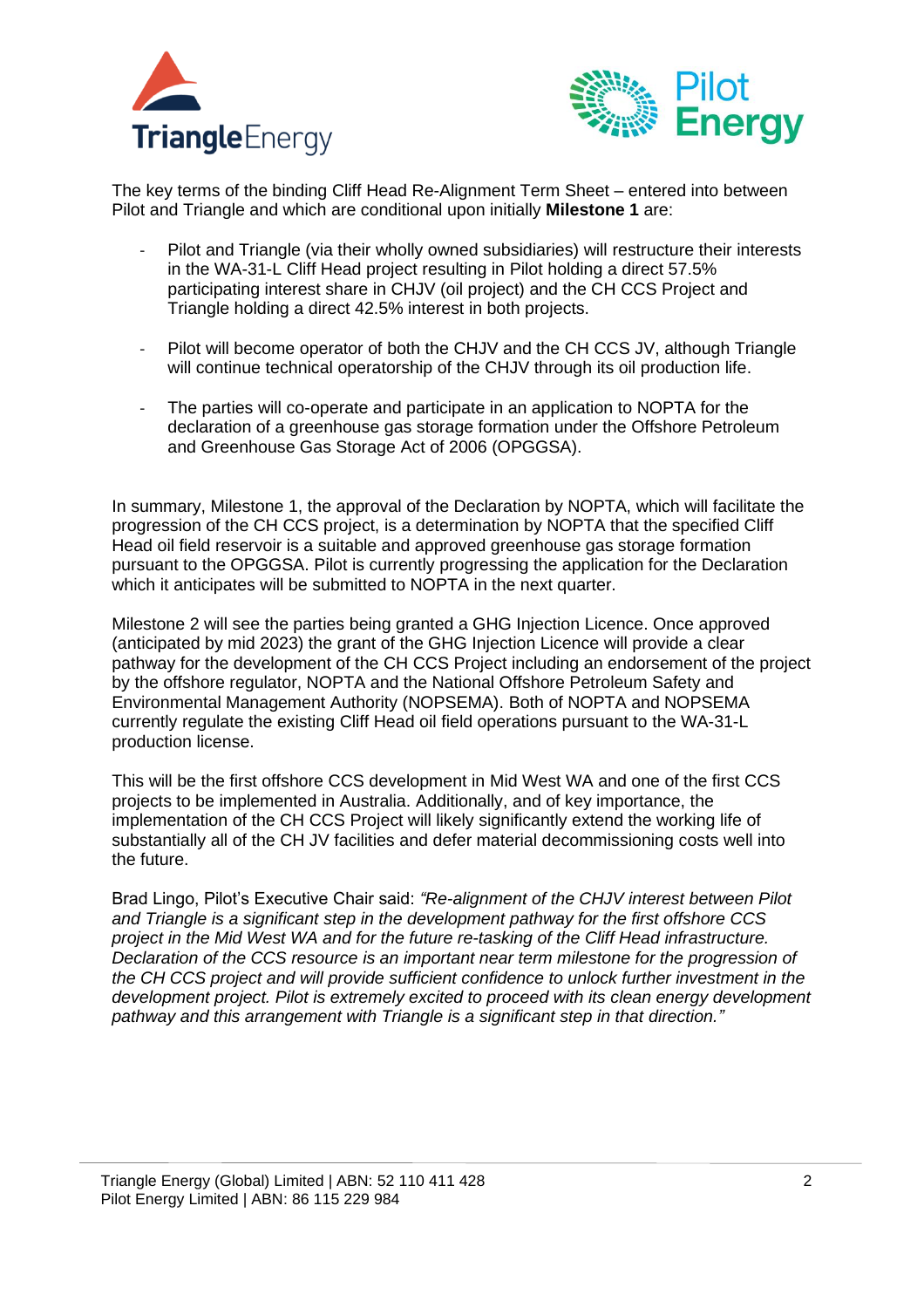



Mr. Lingo continued *"Over the last 18-months the Australian Carbon Credit Unit (ACCU) price has significantly increased reaching in January of this year a peak forward contract price of A\$60/tonne (Feb 2024) and are projected to be trading at approximately A\$39/tonne to A\$44/tonne for the CY2025-2026 in the time frame growing to over A\$60/tonne by CY 2030 with a significant demand for ACCUs to over 20 million/tonnes per annum. (source:*

*Reputex Energy Australian Carbon Offset Price, Supply and Demand Outlook Report March 2022.). This demand and the forecast strong price of ACCUs is likely to provide a strong market demand for the CH CCS Project."* 

Conrad Todd, Triangle's Managing Director said "*We are pleased to have concluded this Term Sheet for a CCS project with Pilot. It provides an exciting and profitable use for the Cliff Head facilities once the oil field reaches its end of economic life. Our co-operative Joint Venture will both reduce Triangle's abandonment liability and defer it for at least 10 years after oil production. We are especially pleased that the CHJV will at the same time be making a significant contribution to the reduction to the Carbon Dioxide emissions in Western Australia*."

### **ENDS**

| Approved for release by: | Mr Conrad Todd<br><b>Managing Director</b>                         | Mr Tony Strasser<br><b>Managing Director</b>                   |
|--------------------------|--------------------------------------------------------------------|----------------------------------------------------------------|
|                          | Triangle Energy (Global) Limited<br>E: ctodd@triangleenergy.com.au | <b>Pilot Energy Limited</b><br>E: tstrasser@pilotenergy.com.au |
|                          |                                                                    |                                                                |